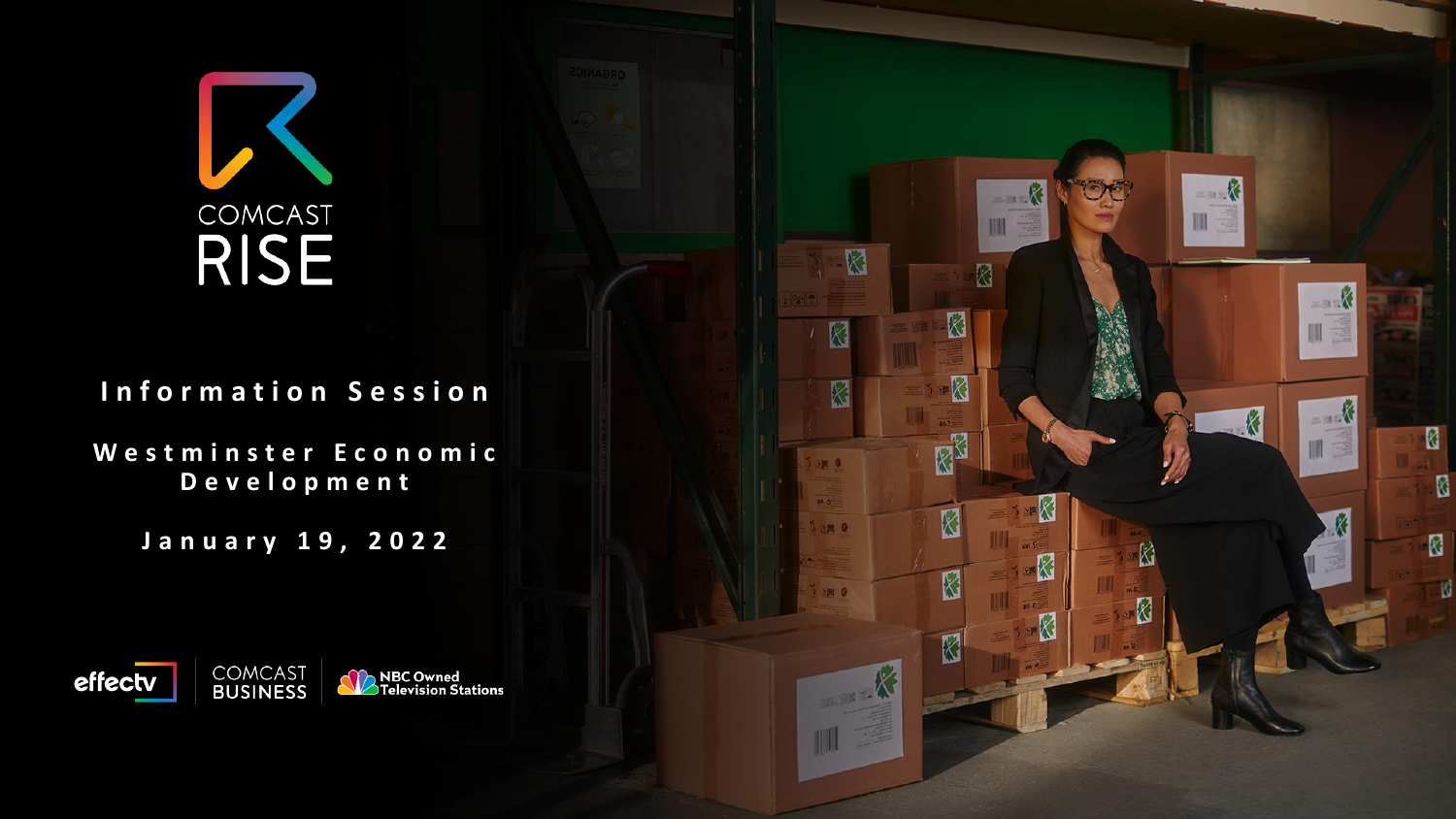

**Comcast has committed \$100 million to advance social justice and equality**

- Social Justice
- Employees
- Media, Awareness and Education
- Digital Equity
- Small Business Opportunity Comcast RISE







#### **Now Is the Time to Rise**

Apply today. **ComcastRISE.com**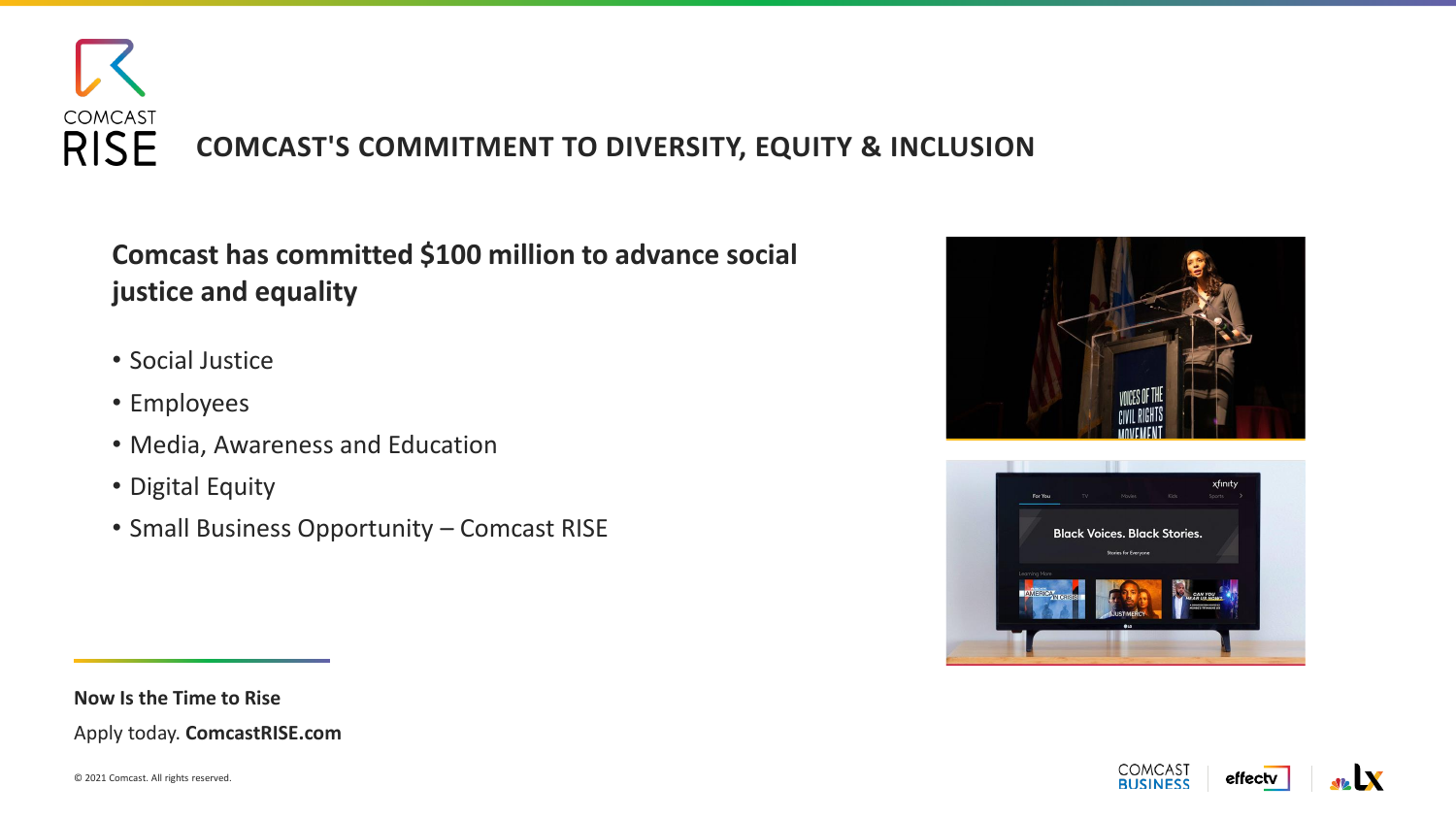# SING I

#### Representation. Investment. Strength. Empowerment.

Independent small businesses are the backbone of our communities, and today, more than ever, small businesses owned by people of color and women are hurting. **We know that Comcast alone can't remedy complex, systemic issues. But we are deeply committed to playing a role in driving change.**

Through Comcast RISE we aim to create sustainable impact and give meaningful support to the small businesses that are shaping our communities. We will be taking our learnings from this new initiative to inform our broader efforts.

**COMCAST RISE** 

effect

COMCAS<sub>1</sub>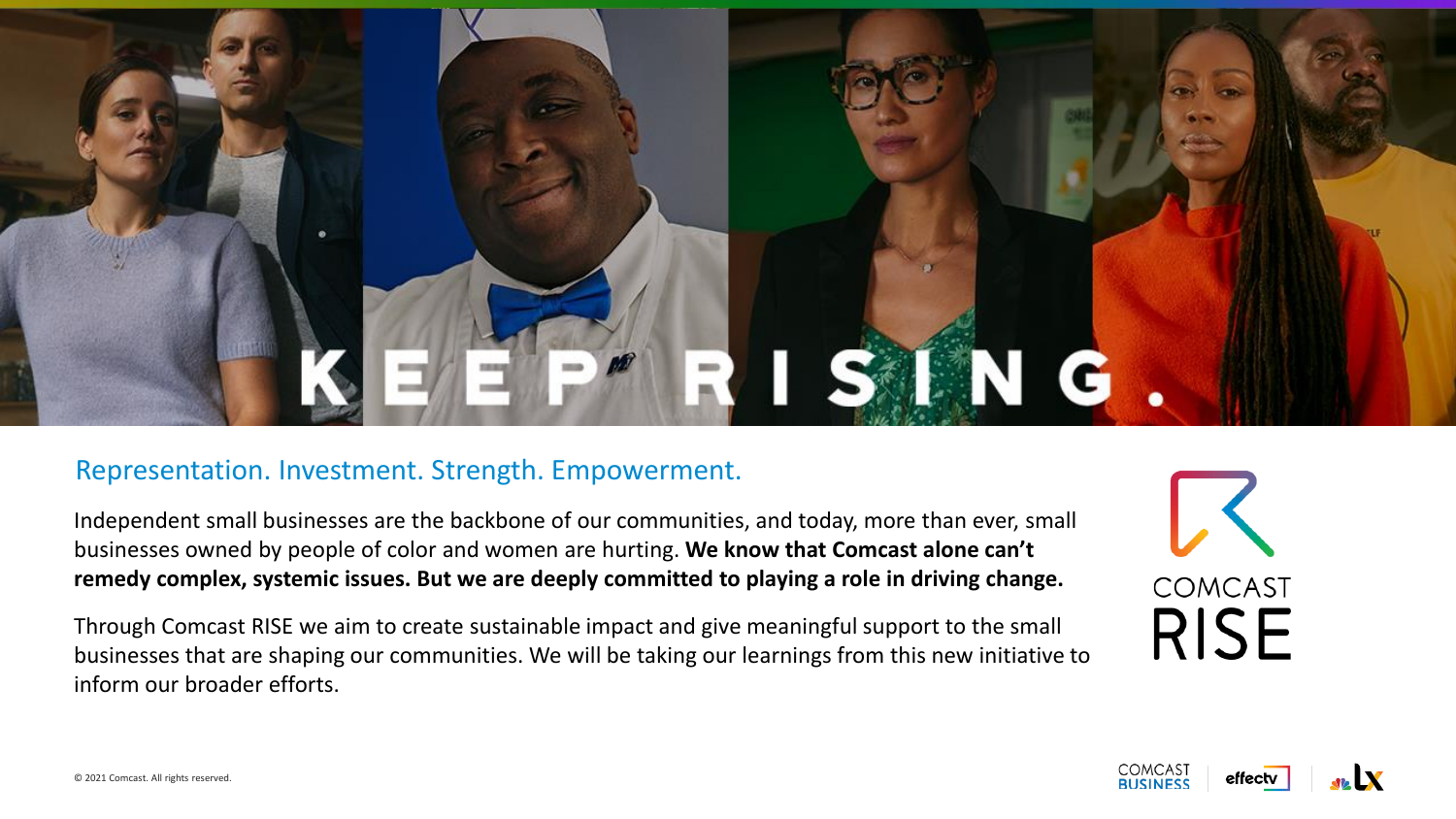

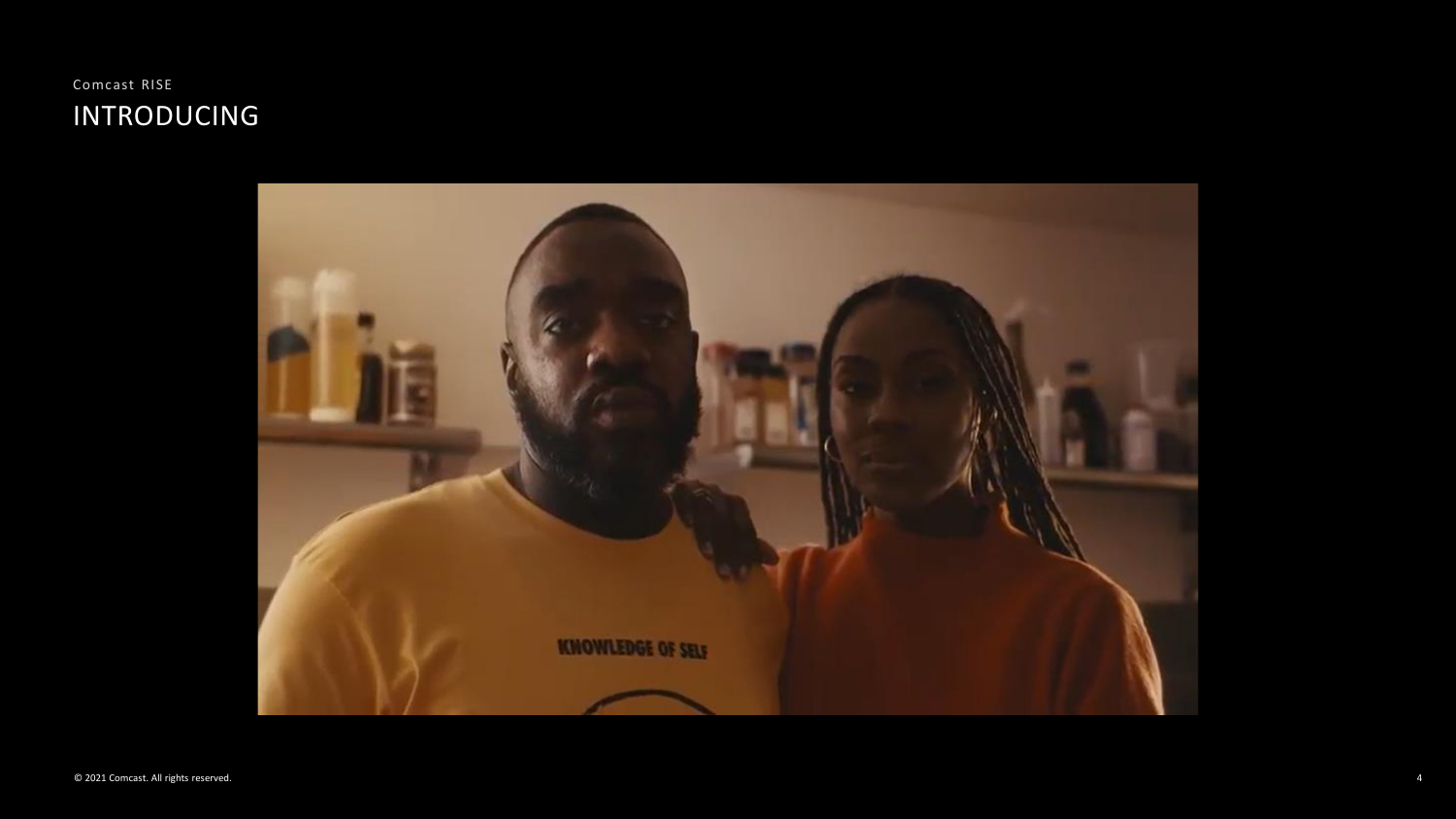

- No more than 25 full-time and part-time employees for the Tech Makeover
- No more than 100 full-time and part-time employees for the Consultation, Media and Creative
- Established business operations for at least one calendar year
- **As of January 16th, the program expanded eligibility to include all women-owned small businesses, regardless of race or ethnicity.**

Please see Official Rules located at **ComcastRISE.com/legal**

**Now Is the Time to Rise**

Apply today. **ComcastRISE.com**

#### **Eligibility Requirements: Selected businesses will receive one or more of the following business services :**



 $\circledS$ 

LIKE

#### **Consulting**

Advertising and marketing consultations with local Effectv marketing, research, and creative teams to gain insights on how to grow your business.



#### **Media**

A linear TV media schedule over a 90-day period.

#### **Creative Production**

Turnkey production of a 30-second TV commercial, plus a media strategy consultation and 90-day media schedule.

#### **Technology Makeover**

Computer equipment and Internet, Voice and Cybersecurity services for 12 months. (Taxes and other fees may still apply for tech makeover services.)

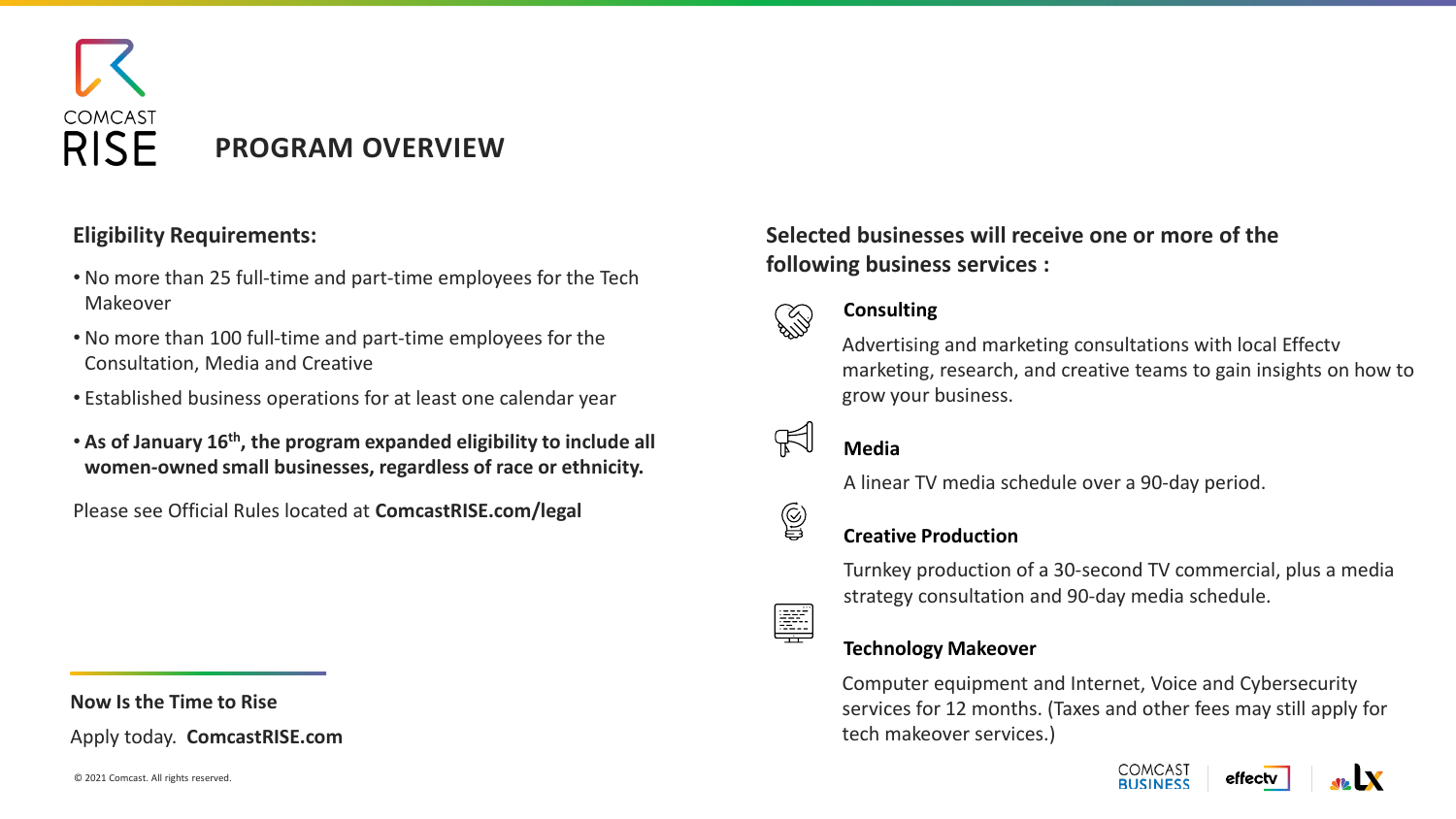

**Technology Makeover: Create Cooking School in Aurora**



#### **Recipient Testimonials:**

"The Comcast Rise technology package has brought our organization into this decade. The program provided us with new technology which enabled us to help our artists sell merchandise, keep our employees and clients organized, as well as become more efficient with our event workflow." *- Janay Peloquin, Creative Director, The Blazin Jayne*

"The COVID-19 pandemic changed how we work and how those within our community work. And with these changes, Comcast RISE has helped our team to pivot. The technology makeover package provided our team with computers that allow us to work remotely and internet services for 12 months, that provide our customers with the means for a mobile working environment. " – *Kimberly Ponce, Owner, Kimberly's Event Center*

**COMCAST** 

effect

**Now Is the Time to Rise**

Apply today. **ComcastRISE.com**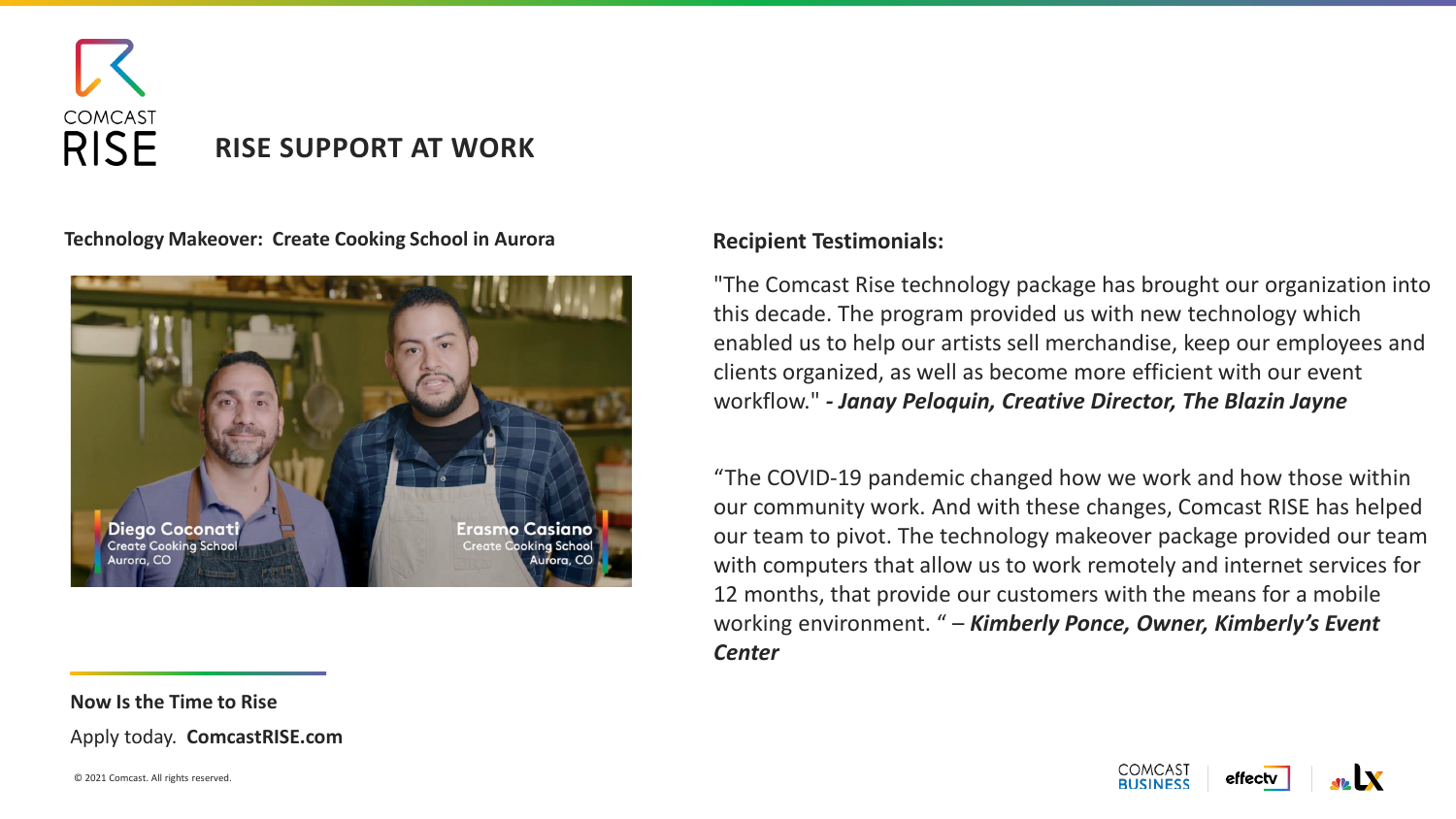

**Marketing/Creative Support:** 30-second spots



**HENTIC** 

#### **Recipient Testimonials:**

"Through the Comcast RISE marketing services, we will be able to connect with a broader audience, which is something that we've never attempted before. We're excited to be introduced to new, potential clients and obtain a greater name recognition in the business community." *- Thomas Briones, President and Senior Partner, Briones Business Law Consulting, P.C.*

"When the pandemic hit, our focus continued to be to take care of our employees, that was the most important thing. This also meant that our focus was not on advertising. Comcast RISE has helped us to maintain marketing efforts during this time, and make sure that our brand is getting in front of consumers." **- Yashoda Naidoo, Annapurna's World Vegetarian Cafe, President and Founder**

**To view several examples of 30-second spots produced for Colorado awardees, check out:** <https://colorado.comcast.com/comcastrise/>

**COMCAST** 

**RUSINESS** 

effect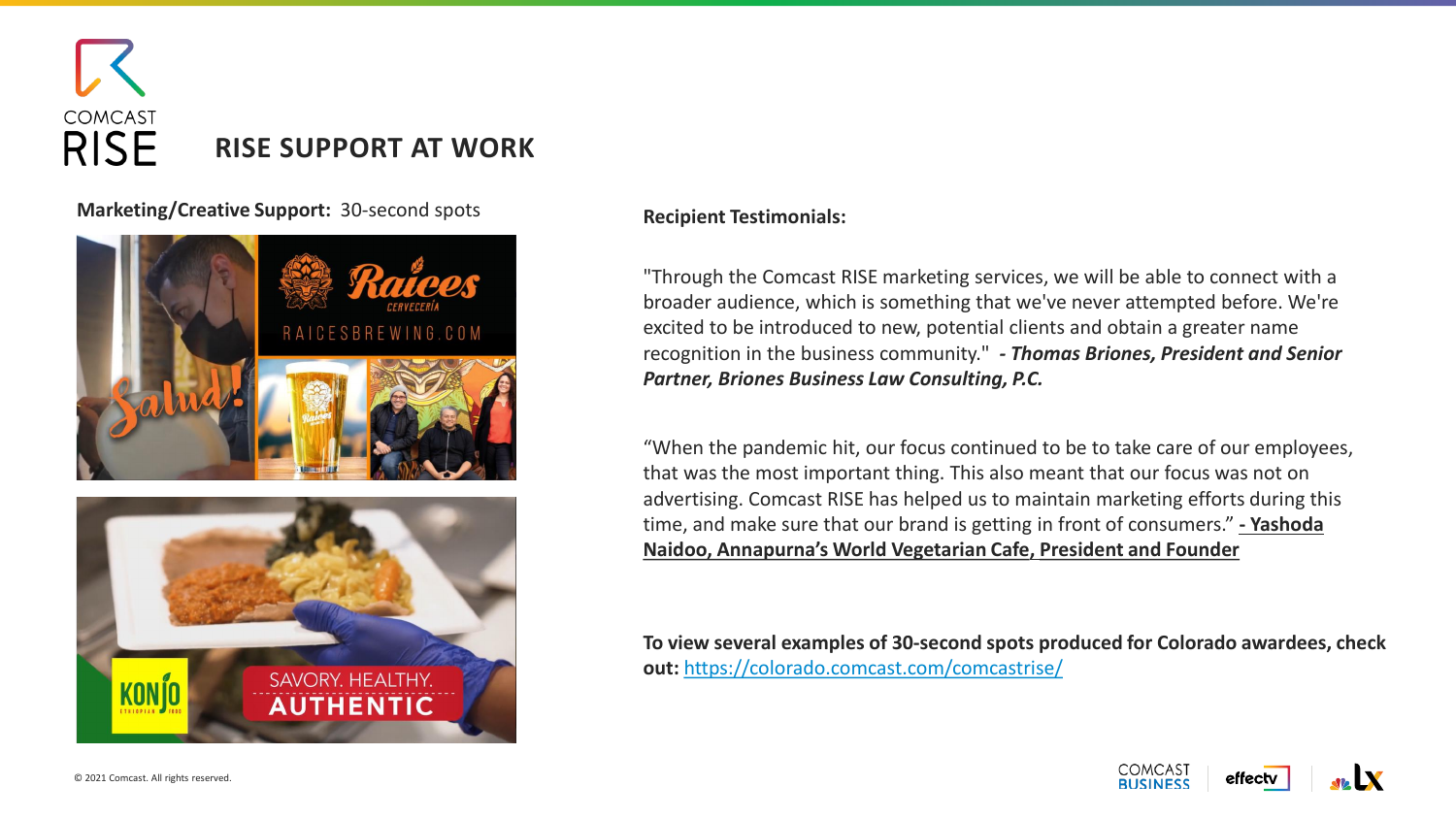

**Recommended steps:**

- Review the service offerings and videos at **ComcastRISE.com/about**.
- Determine which of the four service offerings will be the most impactful for your business.
- **Apply online at ComcastRISE.com/apply.**
- In your application, share your story and how the RISE program could help your business succeed.

**COMCAST** 

**RUSINESS** 

effectv

**Now Is the Time to Rise**

Apply today. **ComcastRISE.com**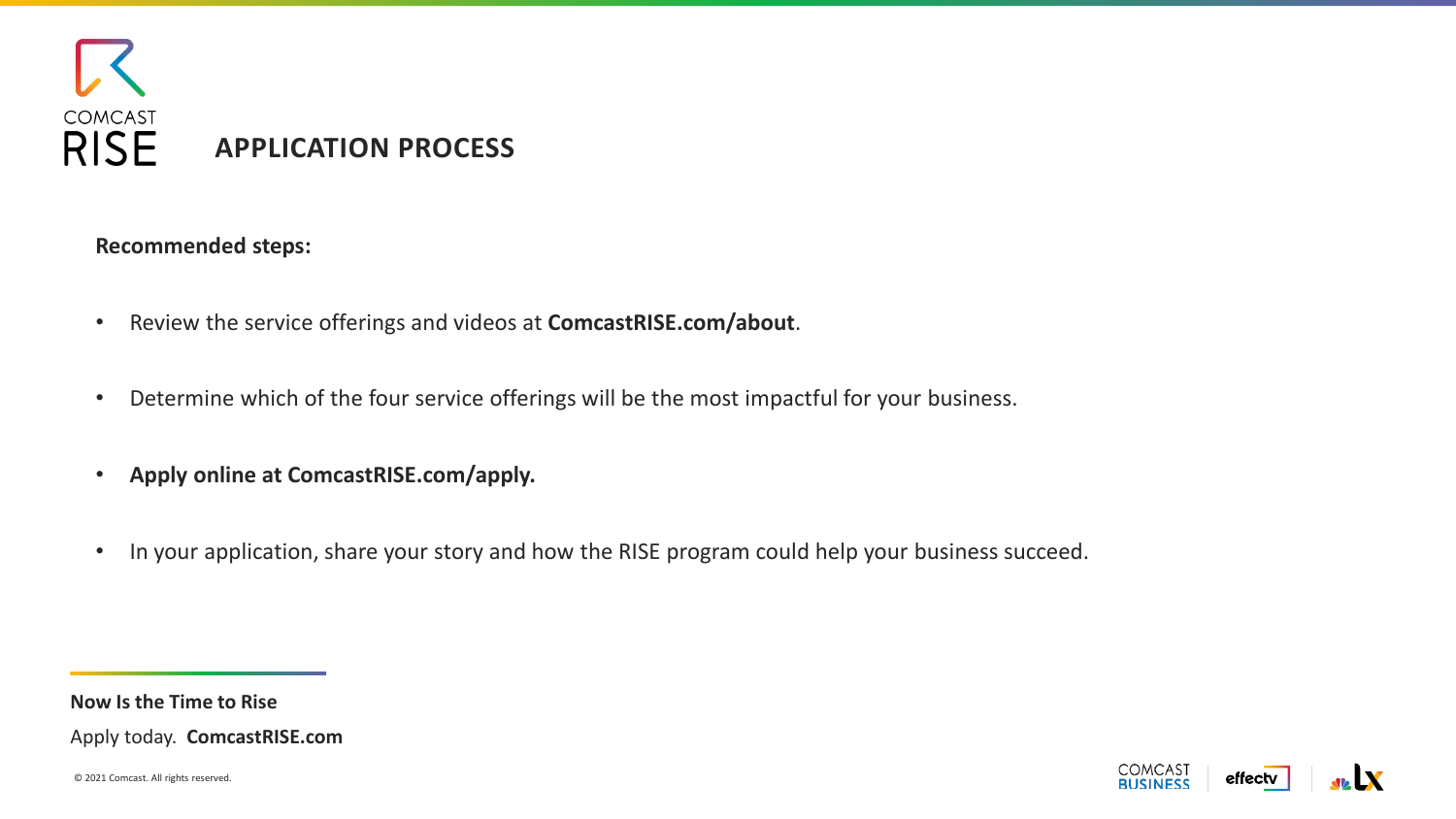

**COMCAST** 

**BUSINESS** 

effectv

#### **Process Timing:**

- Comcast RISE is now accepting applications
- Application window closes 6/17/2022
- Application review period is roughly 30 days
- Awardees announced by 7/26/2022

**Now Is the Time to Rise**

Apply today. **ComcastRISE.com**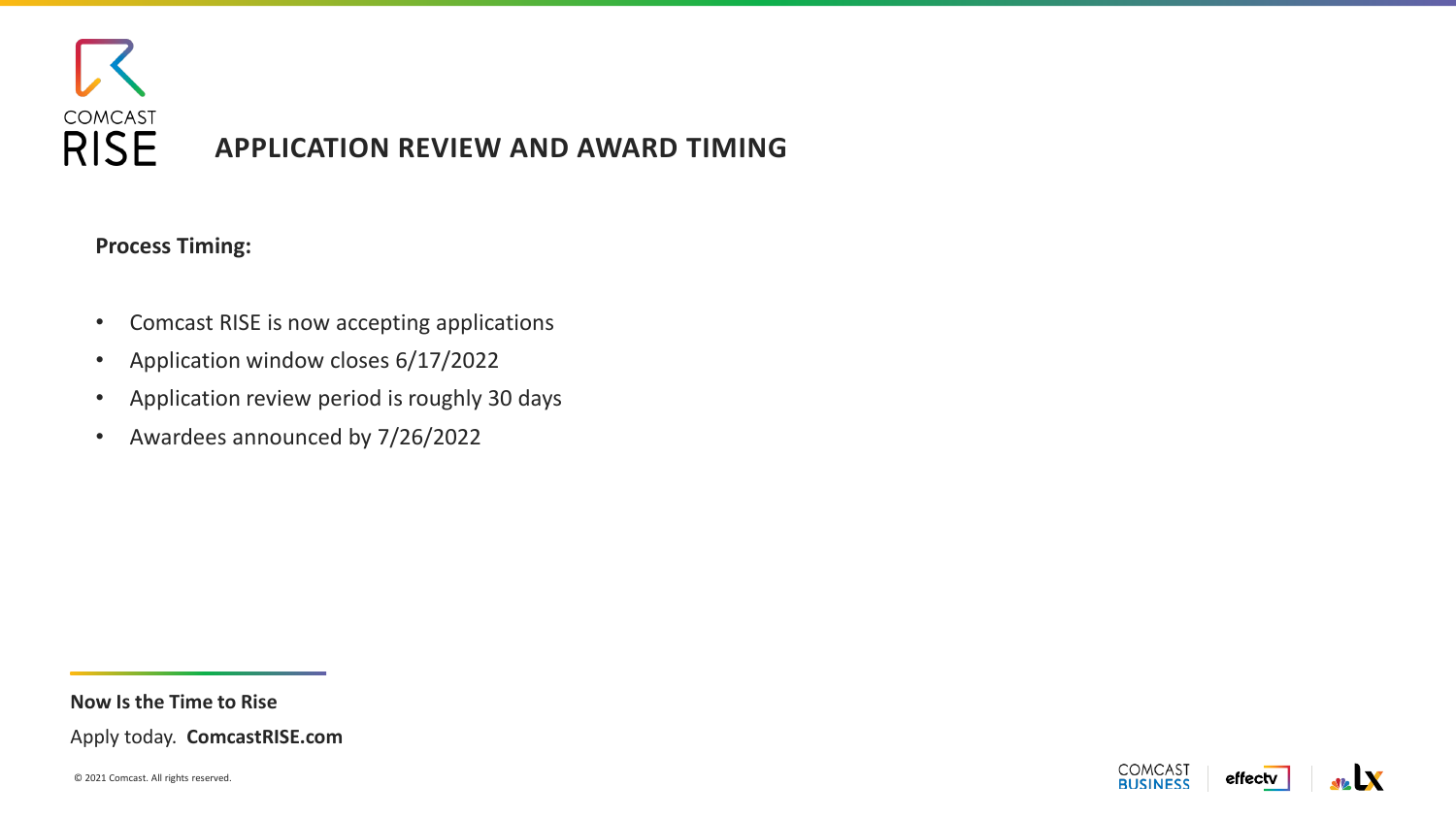

## **POST-AWARD PROCESS**

- Effectv leads host a "Welcome Call"
- Intake documentation
- Recipient uploads 30-sec spot to Effectv platform
- Verification of Awardee's media campaign information
- Campaign is built and scheduled for 90 days
- Post campaign, 1-mo and 3 mo check-in calls

- Effectv Leads host a "Welcome Call"
- Intake documentation
- In-house production team begins work on 30-sec commercial
- Draft shared with Awardee for feedback and approval
- Team uploads final version into Effectv platform
- Team connects again to verify media campaign information
- Campaign is built and scheduled for 90 days
- Post campaign, 1-mo and 3-mo check-in calls



- Comcast partner Ureeka hosts a "Welcome Call" with Awardee to discuss what services will be provided.
- Through webinars, weekly trainings, meetings, etc., Ureeka provides Awardee with coaching, mentorship and networking opportunities



- Comcast to conduct email outreach notifying recipients
- Comcast Business lead hosts "Welcome Call"
- Recipient signs affidavit
- Comcast Business installs technology services for one year

#### **Now Is the Time to Rise**

Apply today. **ComcastRISE.com**

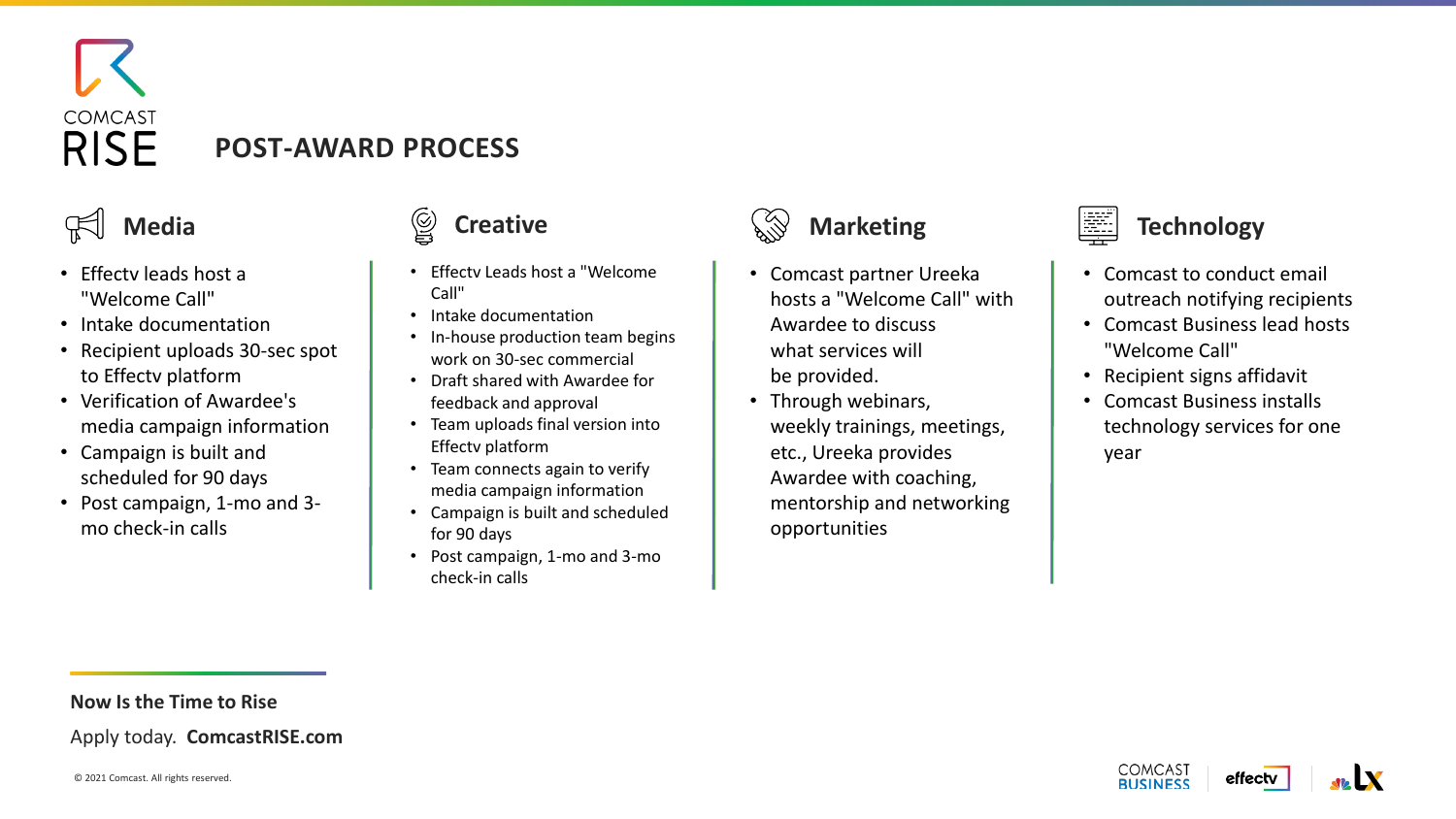

# **Q & A**

**Contact:** Andy Davis Director, Government Affairs [andy\\_davis@comcast.com](mailto:andy_davis@comcast.com) (720) 636-1526

**Now Is the Time to Rise**

Apply today. **ComcastRISE.com**

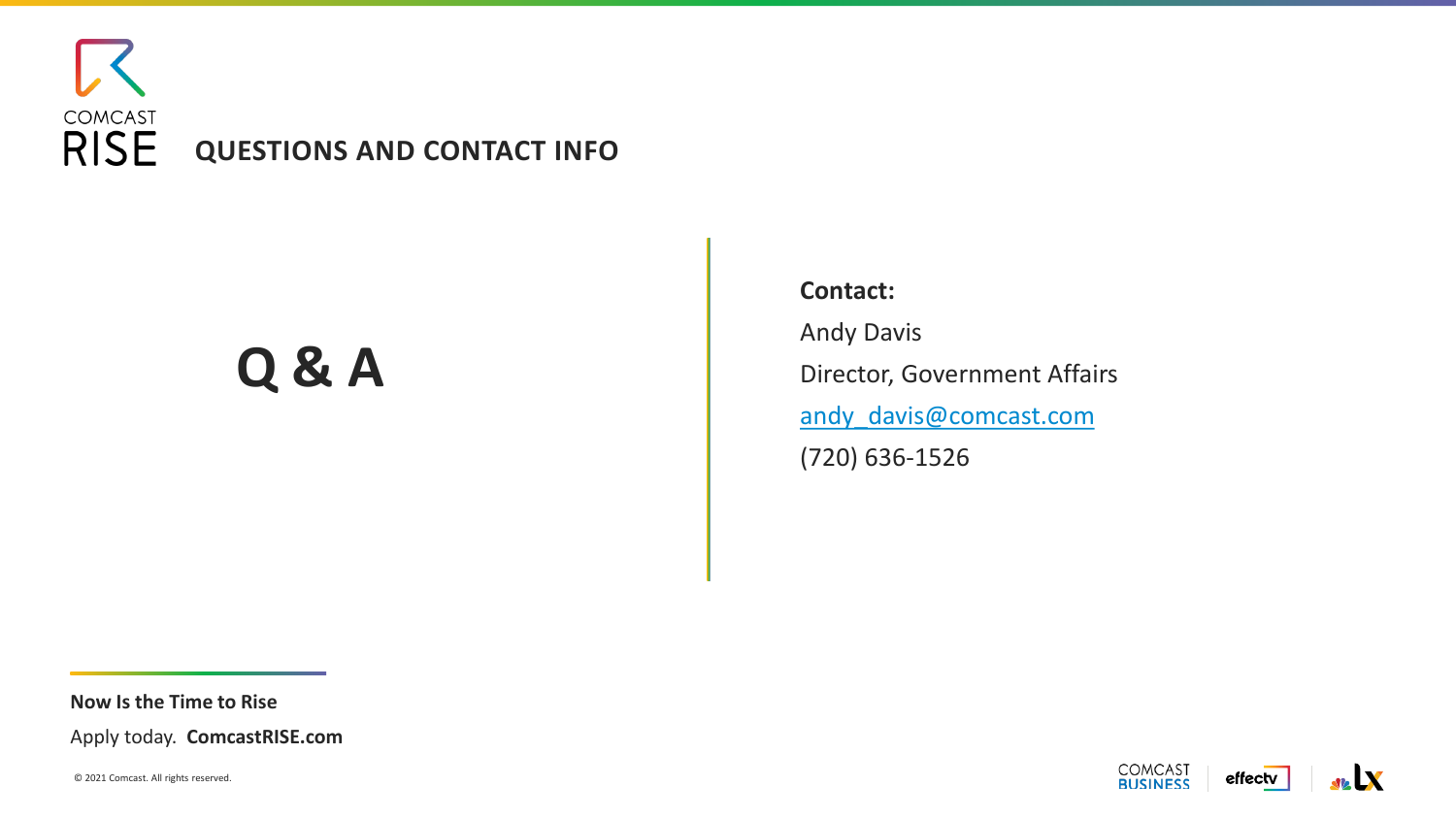

#### **Q: How do I apply for Comcast RISE (Marketing and Technology Services)?**

A: Eligible business owners can visit ComcastRISE.com to fill out an application. Selections will occur on a quarterly basis. Check ComcastRISE.com for the latest information. The program currently is planned to end on December 31, 2022 – subject to change.

#### **Q: How do I determine if I am in the footprint?**

A: Comcast Business and Effectv **business falls within the Comcast Business or Effectv** service various markets in 40 states across the country.

#### **Q: What is the selection process?**

A: Comcast RISE Recipients will be selected to receive business services based on the qualitative and quantitative answers submitted. A selection committee to be identified by Comcast will review all eligible submissions received during the contest period and use the following judging criteria to determine the top finalists: (i) completeness of the submission (ii) originality of submission; and (iii) persuasiveness of responses to questions provided on why the applicant should be considered for the Comcast RISE program.

#### **Q: When will the Marketing and Technology services be provided?**

A: This is a quarterly based program, with a rolling submission process and recipients are chosen until the quarterly amount allotted is exhausted. During the quarter, recipients will be contacted, via phone or email, and the fulfillment process will begin in an effort to provide the services as soon as possible to that business. At the end of each quarter, an entire list of the recipients will be released to the press and posted on the ComcastRISE.com website. Services will be fulfilled as quickly as possible within the quarter and timing varies based on service rendered.

#### **Q: What happens if I miss the Marketing and Technology submission deadline for that quarter?**

A: Your application will automatically be rolled over into the next quarter's application pool for consideration. If qualified and selected, you will be provided the business service that matches up with your stated business needs.